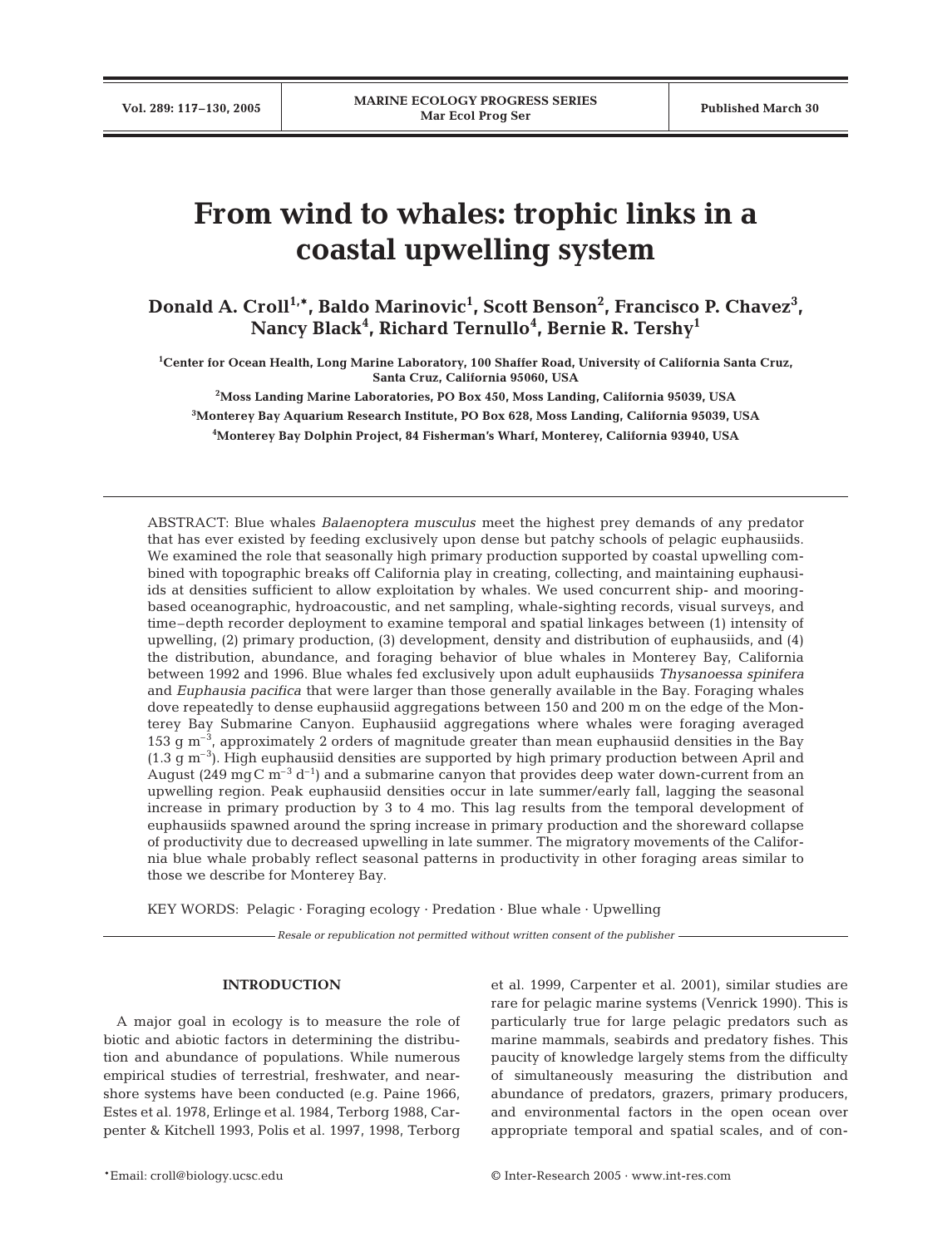ducting manipulative experiments in pelagic systems. As a result, pelagic studies often correlate distribution and abundance patterns of oceanic predators to indirect indices of prey abundance such as surface chlorophyll or water temperature (e.g. Harrison et al. 1990, Elphick & Hunt 1993, Kenney et al. 1995, Tynan 1998) with limited success (Horne & Schneider 1994).

Recent advances in hydroacoustic assessment have allowed direct correlation of some pelagic predators and their prey (e.g. Croll et al. 1998, Fiedler et al. 1998, Mehlum et al. 1998, Russell et al. 1999, Simard & Lavoie 1999). However, the mechanisms through which physical forcing, primary productivity, aggregations of prey and predators are linked (e.g. transport, reproduction, growth and development) are rarely simultaneously measured. This is particularly true for large pelagic marine predators such as marine mammals (Whitehead & Glass 1985, Payne et al. 1990, Boyd & Arnbom 1991, Piatt & Methaven 1992, Winn et al. 1995, Bowen 1997, Hooker et al. 1999). Most marine mammals are apex carnivores adapted to feed on dense, patchily distributed aggregations of schooling prey (Gaskin 1982, Riedman 1990).

The blue whale is the largest animal that has ever existed: adults in the Antarctic have reached a maxi-

mum body length of 33 m and body mass of 150 000 kg (Yochem & Leatherwood 1985). With their mammalian metabolic rate, they have the highest prey demands of any predator that has ever existed, up to 2 t  $d^{-1}$  (Rice 1978). They satisfy this demand by feeding on spatially and temporally ephemeral aggregations of high densities of euphausiids (Tomilin 1967, Yochem & Leatherwood 1985, Schoenherr 1991, Gendron 1992, Tershy 1992, Croll et al. 1998, Fiedler et al. 1998, Simard & Lavoie 1999). Blue whales off California seasonally forage upon dense euphausiid schools in highly productive coastal upwelling regions (Schoenherr 1991, Croll et al. 1998, Fiedler et al. 1998, Forney & Barlow 1998). Croll et al. (1998) proposed that (1) the distribution of this blue whale population is defined by their attraction to areas of predictably high densities of euphausiids *(Euphausia pacifica*, *Thysanoessa spinifera* and *Nyctiphanes simplex)* concentrated at discrete depths in the water column, (2) these areas of high euphausiid density are sustained by upwelling regions of seasonally high primary production, and (3) topographic breaks in the continental shelf located down-current from these

regions work in concert with euphausiid behavior to collect and maintain large concentrations of euphausiids.

In this study, we examine these predictions for California blue whales feeding in a well-defined foraging area (Monterey Bay, California) over several years. Specifically, we examine temporal and spatial linkages between (1) the intensity of wind-driven upwelling, (2) the distribution and magnitude of primary production, (3) the growth, development, density and distribution of aggregations of grazing euphausiid prey, and (4) the distribution, abundance, and foraging behavior of blue whales within these aggregations. This is an ideal system in which to examine pelagic predator/prey relationships because blue whales forage as stenophagic predators on marine grazers in a simplified food web (primary producers—grazers—apex predators).

# **MATERIALS AND METHODS**

**Study area.** Monterey Bay, located on the central coast of California  $(36^{\circ} 45' N, 122^{\circ} 00' W)$  (Fig. 1), is the largest bay (approximately  $1200 \text{ km}^2$ ) on the US west coast with unrestricted access to the open ocean. It is



Fig. 1. Monterey Bay, California study area, showing systematic survey track lines.  $(\bullet, \bullet)$  Locations of oceanographic sampling stations M1 and C1, respectively. Shaded area: small-area survey region. A to G: zooplankton net sampling locations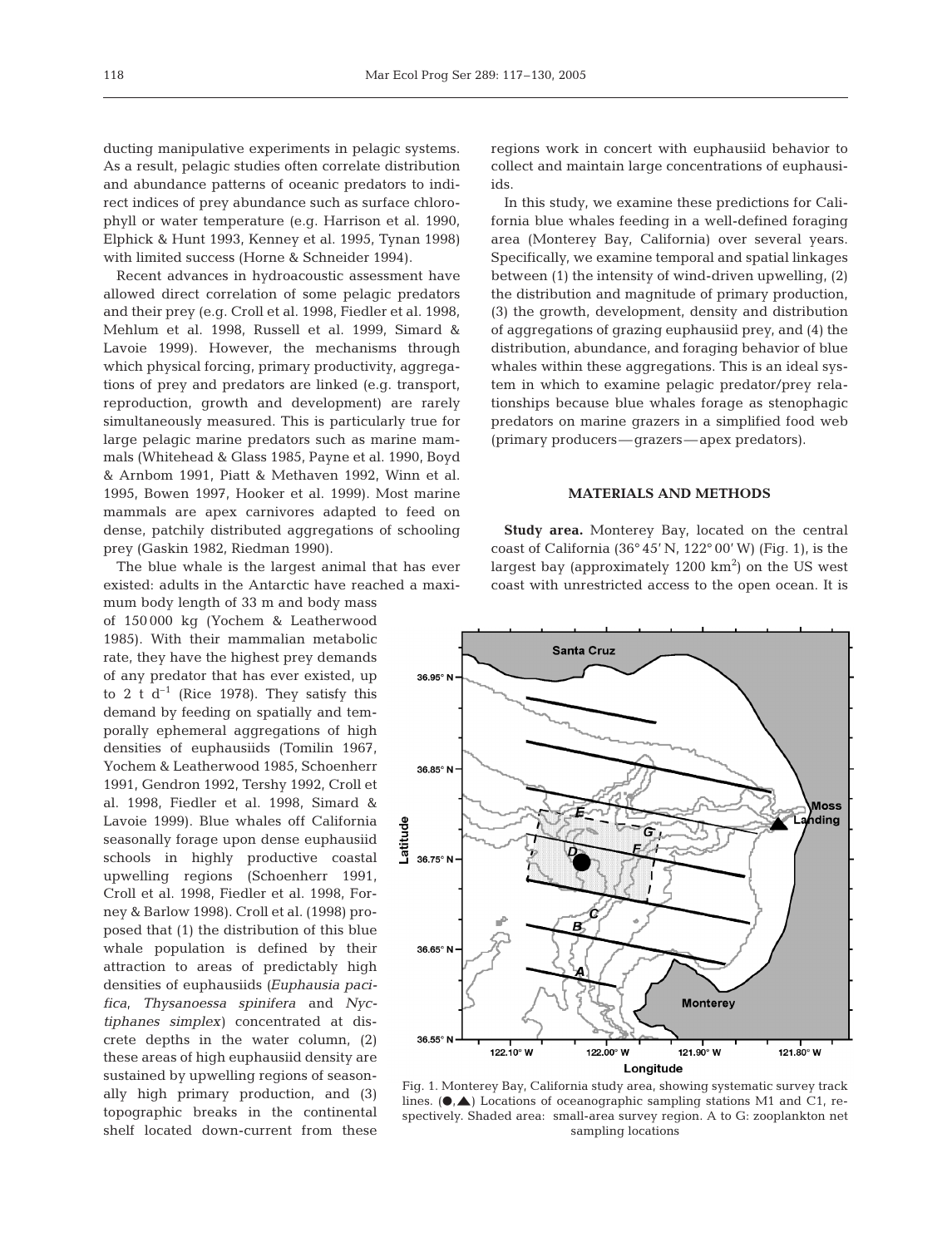further distinguished by the presence of the Monterey Submarine Canyon, a canyon of similar dimensions to the Grand Canyon (Shepard 1973).

**Whale distribution and abundance—opportunistic surveys.** General patterns in the distribution and abundance of blue whales in Monterey Bay were assessed using data gathered opportunistically between 1992 and 1996 in regular commercial whale-watching trips. Trips departed from Monterey and were usually 4 to 5 h in duration. Typical cruises included 60 to 120 min in areas where whales (if present in the Bay) were generally found. Whale-watches usually emphasized the southern regions of Monterey Bay. Experienced observers recorded the location and number of blue whales sighted. Twice monthly averages of the number of blue whales sighted per trip were calculated for comparison with systematic survey data. For seasonal patterns in whale abundance, monthly averages of number of blue whales sighted  $trip^{-1}$  were calculated for all trips between 1992 and 1996.

**Whale distribution and abundance—systematic surveys.** Between August and November 1996, a total of 5 systematic whale surveys were conducted for comparison with relative abundance estimates from whalewatching trips. We ran 7 track lines 10 to 25 km in length and separated by 5.6 km at a ship speed of 18.5 km  $h^{-1}$  (10 knots) (Fig. 1). Surveys were conducted using standard line-transect methods for marine mammals developed by the US National Marine Fisheries Service (Barlow 1994). The location and number of all blue whales encountered from the track line out 90° abeam were recorded by 3 marine mammal observers using  $7 \times 50$  reticle binoculars from the flying bridge (5 m above sea level). Number of individuals, sightingcue, behavior, location, time and weather conditions were recorded at the time of each sighting. In addition, ship position along the track line was recorded every 10 min. Because all surveys were conducted in similar conditions, no adjustments were made for sea state. Whale density estimates were calculated using standard marine mammal line transect methods (Burnham et al. 1980, Buckland et al. 1993, Barlow 1994).

**Whale foraging behavior.** To examine whale diving behavior in relation to prey distribution, we attached microprocessor-controlled time–depth recorders (TDRs) (Wildlife Computers Mark 5) to 2 blue whales foraging in the study area (Croll et al. 1998). Dive depth (resolution  $\pm 2$  m) was sampled every 1 s. To account for shortduration shallow dives associated with respiration, only dives that exceeded 2 min in duration and 30 m depth were included for analysis of foraging dives. This convention was supported by 3 observations: (1) all short duration shallow dives took place within a series of surface respirations, (2) no echo returns attributable to euphausiids were observed in water less than

30 m deep, and (3) zooplankton net hauls to less than 30 m did not contain euphausiids (see Croll et al. 2001 for review of traveling vs foraging dives in blue whales). Sampled dives were binned into 10 m bins and percent time at depth was calculated for each depth bin, excluding depths shallower than 20 m. The diving behavior of foraging whales was correlated to the distribution and density of euphausiid prey schools by a series of small-area transects approximately 5.6 km long (3 nautical miles, n miles) covering an area of approximately 100 km<sup>2</sup>, centered on the tagged, foraging whales (Croll et al. 1998).

**Whale diet.** The species of prey taken by whales was determined through analysis of whale fecal samples collected opportunistically in the study region in August 1996. A total of 5 samples was collected with a dip net and preserved in 70% ethanol. In the laboratory, a well-mixed aliquot was taken of each fecal sample and all right mandibles of euphausiids were removed and classified to species using methods developed by Kieckhefer (1992). Length distribution of euphausiids was estimated from right-mandible lengths based upon linear regressions developed by Kieckhefer (1992).

**Euphausiid distribution, abundance and composition.** The horizontal distribution of euphausiids was measured concurrent with a systematic whale-abundance survey conducted on August 13 and 14, 1996. Acoustic backscatter was measured using a Simrad EY-500 echosounder operated at 200 kHz. The echosounder system was calibrated before and after the study using the standard sphere method (Johannesson & Mitson 1983). Detailed descriptions of echosounder data analyses are presented in Croll et al. (1998) and Hewitt & Demer (1993). For plotting prey distribution, an area backscattering coefficient  $(m^2 \text{ target } m^{-2} \text{ sam-}$ pling area integrated to a depth of 200 m) was calculated from volume backscattering  $(S_V)$  values for every 0.9 km (0.5 n miles) of the survey line.

From these large-area surveys, we identified a region of high euphausiid and whale density. Within this region we conducted a series of small-area surveys to measure euphausiid density and vertical distribution between August 19 and 22, 1996 (Fig. 1). We ran twentythree 3.7 km (2 n miles) lines separated by 1.85 km (1 n mile) at a ship speed of  $18.5 \text{ km h}^{-1}$  (10 knots). Acoustic backscatter strength was measured as described above. The vertical distribution (10 m depth intervals) of euphausiid schools was measured using mean  $s_A$  (scattering area coefficient) values averaged over every 0.93 km (0.5 n miles) of the survey trackline. Euphausiid school density in the whale foraging region was estimated using mean  $s_A$  values averaged over every 0.93 km of survey trackline and euphausiid size distribution from net samples (see below).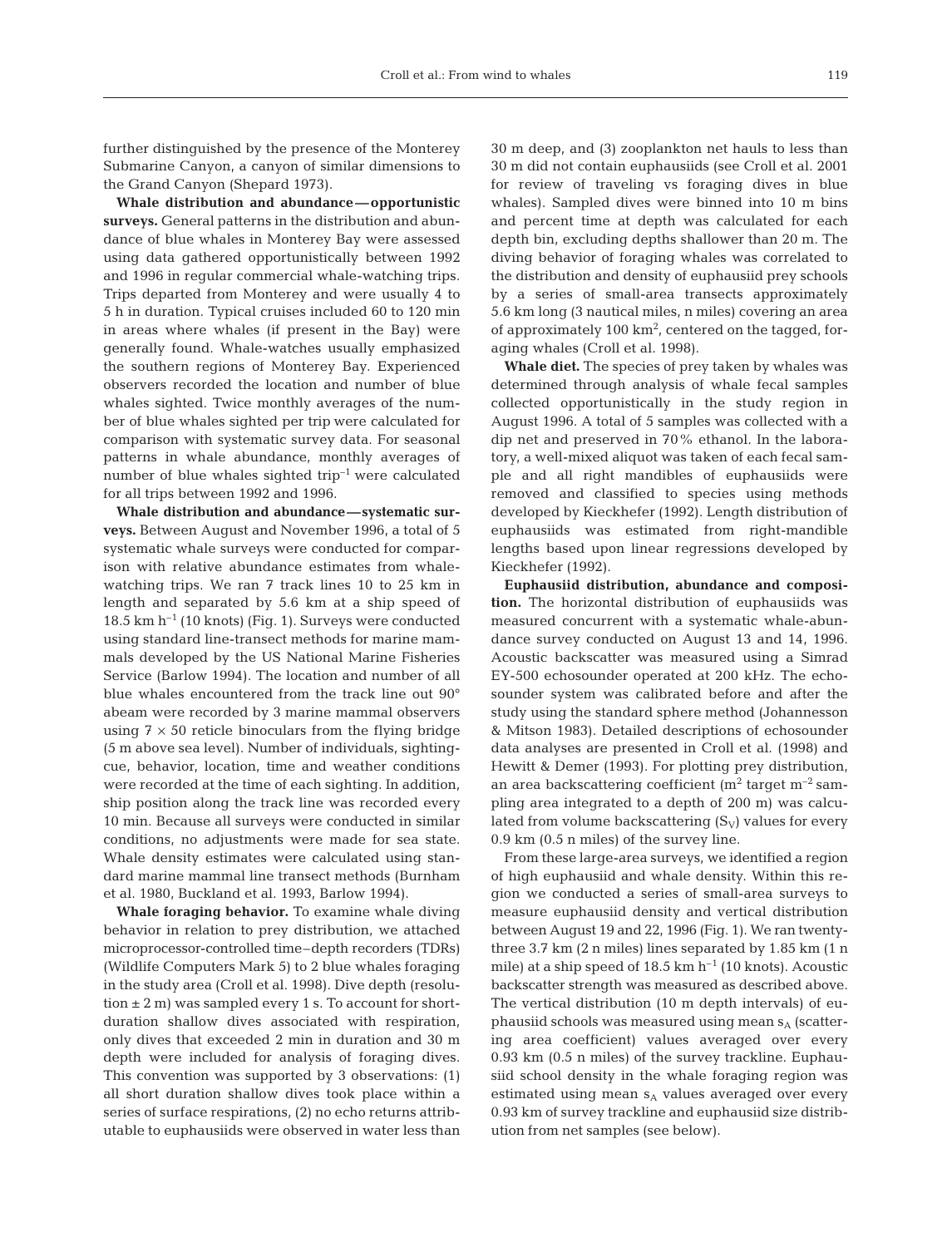Identification of euphausiid schools in echograms was confirmed by targeted plankton tows utilizing paired, closing, 0.7 m bongo nets fitted with 333 µm mesh. Oblique tows to 200 m were conducted such that 1 of the 2 bongo nets fished throughout the oblique tow while the second net was tripped to target depth layers of strong acoustic backscatter. Euphausiids were enumerated for the entire sample or a sub-split of the sample (minimum 200 individuals), identified to species and life history stage, and measured to the nearest millimeter. Euphausiid species composition from net samples was compared with species composition from whale fecal samples. In addition to these targeted tows in August 1996, 200 m oblique net samples were taken in May, August and September 1996 at the edge of the Monterey Submarine Canyon to examine seasonal changes in age composition of euphausiids.

Euphausiid size distribution from August net samples was used for hydroacoustic biomass estimates. Biomass estimates were calculated following the techniques described in Hewitt & Demer (1993), incorporating euphausiid size distributions measured from bongo net tows. Adjustment of biomass estimates for transducer frequency was made following Greene et al. (1991). Numerical densities of krill (individuals  $m^{-3}$ ) were estimated from acoustic estimates of biomass density using species composition and size distribution from net tows and the allometric conversion of standard length to euphausiid weight derived for *Euphausia superba* (Hewitt & Demer 1993).

**Seasonal abundance of zooplankton.** The seasonal abundance of zooplankton in Monterey Bay was tracked during 1996 using hourly averages of acoustic backscatter measured by a 75 kHz Acoustic Doppler Current Profiler (ADCP) permanently mounted on a mooring (located at 122° 01' W, 36° 36' N, Fig. 1), operating at 75 kHz. ADCP data have been used to provide relative estimates of zooplankton abundance through backscatter strength (e.g. Buchholz et al. 1995, Griffiths & Diaz 1996), but are not able to accurately provide quantitative estimates of zooplankton abundance due to signalclipping and associated measurement bias (Brierly et al. 1998). Daily averages of 1996 ADCP volume backscatter were binned into 1 m bins and used to generate a seasonal comparison of zooplankton densities.

**Oceanographic sampling.** Detailed methods for oceanographic sampling have been described elsewhere (Pennington & Chavez 2000). Briefly, shipboard time-series data were collected twice monthly between 1992 and 1996 aboard the RV 'Point Lobos' on single-day cruises. In this paper we report results from 2 of

the stations occupied in Monterey Bay (C1, M1: Fig. 1). Conductivity/temperature/depth (CTD) casts were made to at least 200 m with a Sea-Bird 911 or 911+ CTD mounted in a General Oceanics 12-place rosette with 5 l Niskin bottles. Conductivity and temperature sensors were calibrated annually. Downcast data were binned to 1 m depth intervals, and upcast data were averaged following each bottle trip.

Rosette Niskin bottles were filled at the surface, 5, 15, 30, 50 and 100 m. Water from these samples was used to calculate integrated chlorophyll *a* and primary production measurements. Chlorophyll *a* concentration (hereafter termed 'chlorophyll', mg chl  $m^{-3}$ ) was assayed with the standard fluorometric procedure of Holm-Hansen et al. (1965). This method was modified such that plant pigments were filtered onto 25 mm Whatman G/FF filters and extracted in acetone in a freezer for 24 to 48 h (Venrick & Hayward 1984, Chavez et al. 1991). Measurements were made on a Turner Model-10 fluorometer calibrated with commercial chlorophyll (Parsons et al. 1984). Primary production was estimated as carbon fixation (hereafter termed 'primary production', mg C  $m^{-3} d^{-1}$  for 100% light penetration depth (surface) using 14C-uptake methods described in Pennington & Chavez (2000).



Fig. 2. *Baleanoptera musculus*. Locations of blue whales sighted during opportunistic whale-watch surveys between 1992 and 1996 in Monterey Bay, California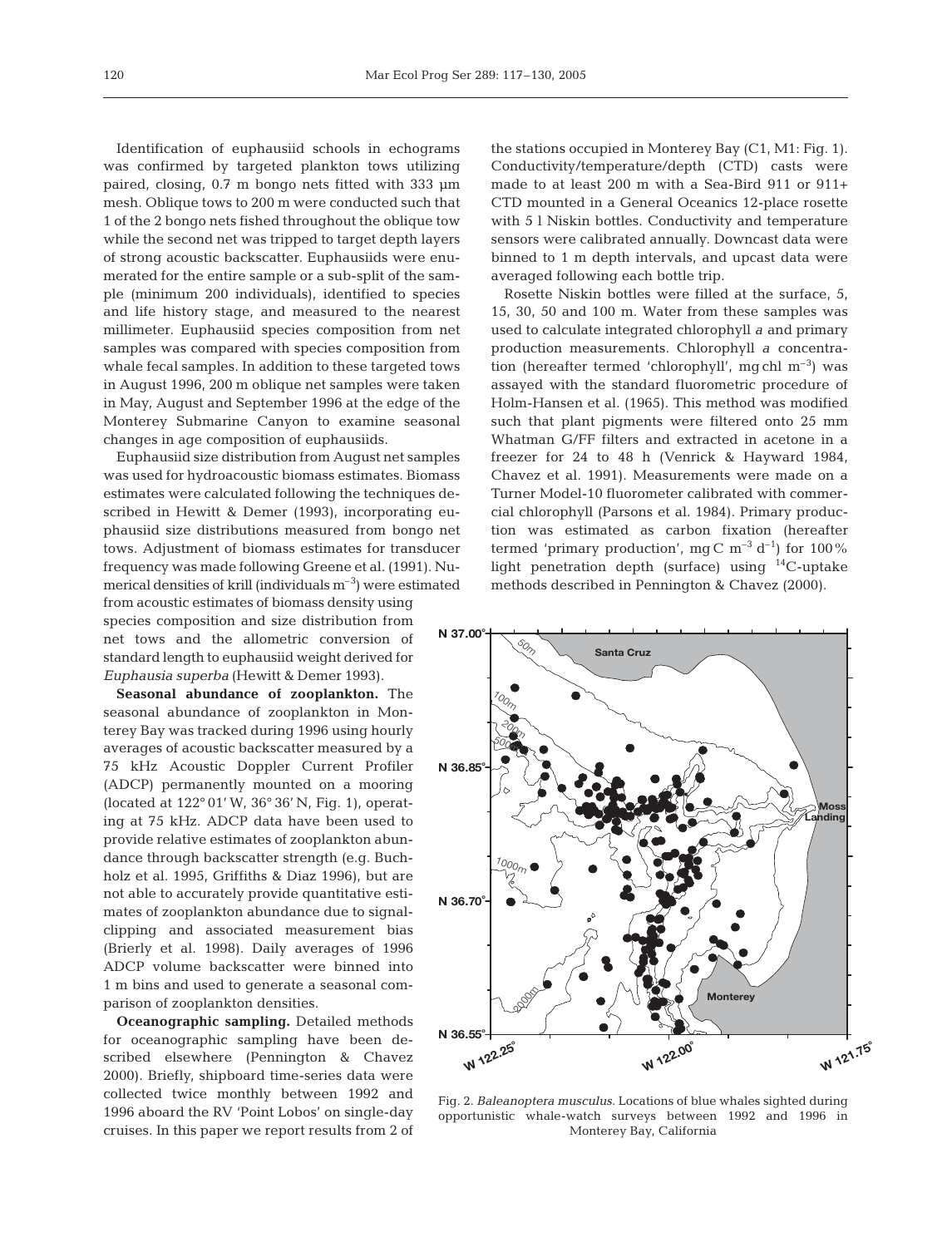Upwelling indices for the study region during the study period were obtained from the Pacific Fisheries Environmental Laboratory/NOAA website for 36° N, 122° W (see www.pfeg.noaa.gov). The indices are based on estimates of offshore Ekman transport driven by geostrophic wind stress derived from 6-hourly, synoptic, surface atmospheric pressure fields (Bakun & Nelson 1991). Twice monthly means of the daily upwelling indices were calculated. Unless otherwise noted, means ± SD are reported.



Fig. 3. Oceanographic climatology (mean ± SD) for Monterey Bay, California between 1992 and 1996, showing from top to bottom: Pacific Fisheries Environmental Laboratories/NOAA upwelling indices, sea-surface temperature, primary production at 100% light levels, integrated chlorophyll *a*, and number of whales *Baleanoptera musculus* per trip in opportunistic whale-watch surveys

# **RESULTS**

## **Whale distribution and abundance**

Blue whale sightings from whale-watch trips between 1992 and 1996 were concentrated along the edge of the Monterey Submarine Canyon (Fig. 2); blue whales were seasonally present in Monterey Bay between June and November (Fig. 3). Relative abundance estimates from whale-watch trips qualitatively tracked abundance estimates from systematic surveys (Fig. 4), and thus probably reflect the relative seasonal abundance of blue whales between 1992 and 1996. Systematic surveys revealed that blue whale density during the time period of peak abundance (August) was 0.034 whales  $km^{-2}$  (+0.056 to -0.204 SE).

#### **Whale foraging and diet**

We tagged 2 whales foraging during daylight hours (11:00 to 17:00 h) on the edge of Monterey Submarine Canyon with TDRs in 1996 (August 19 and 22, 1996). Foraging dive depths ranged from 144 to 176 m and 142 to 193 m in the 2 tagged whales, respectively. Mean maximum dive depth was  $155$  ( $\pm$ 9.8) m and 172  $(\pm 14.7)$  m, and mean dive durations were 8.8 ( $\pm 0.8$ ) min and 8.3  $(\pm 1.4)$  min, respectively. Both whales showed a stereotypical pattern, diving consistently and directly down to the 150 to 200 m layer in the water column and performing a series of 1 to 4, 20 to 30 m vertical excursions on each dive (e.g. Fig. 5). The surface



Fig. 4. Comparison of results of opportunistic whale-watch *(Baleanoptera musculus)* surveys and systematic marine mammal surveys between August and November, 1996, in Monterey Bay, California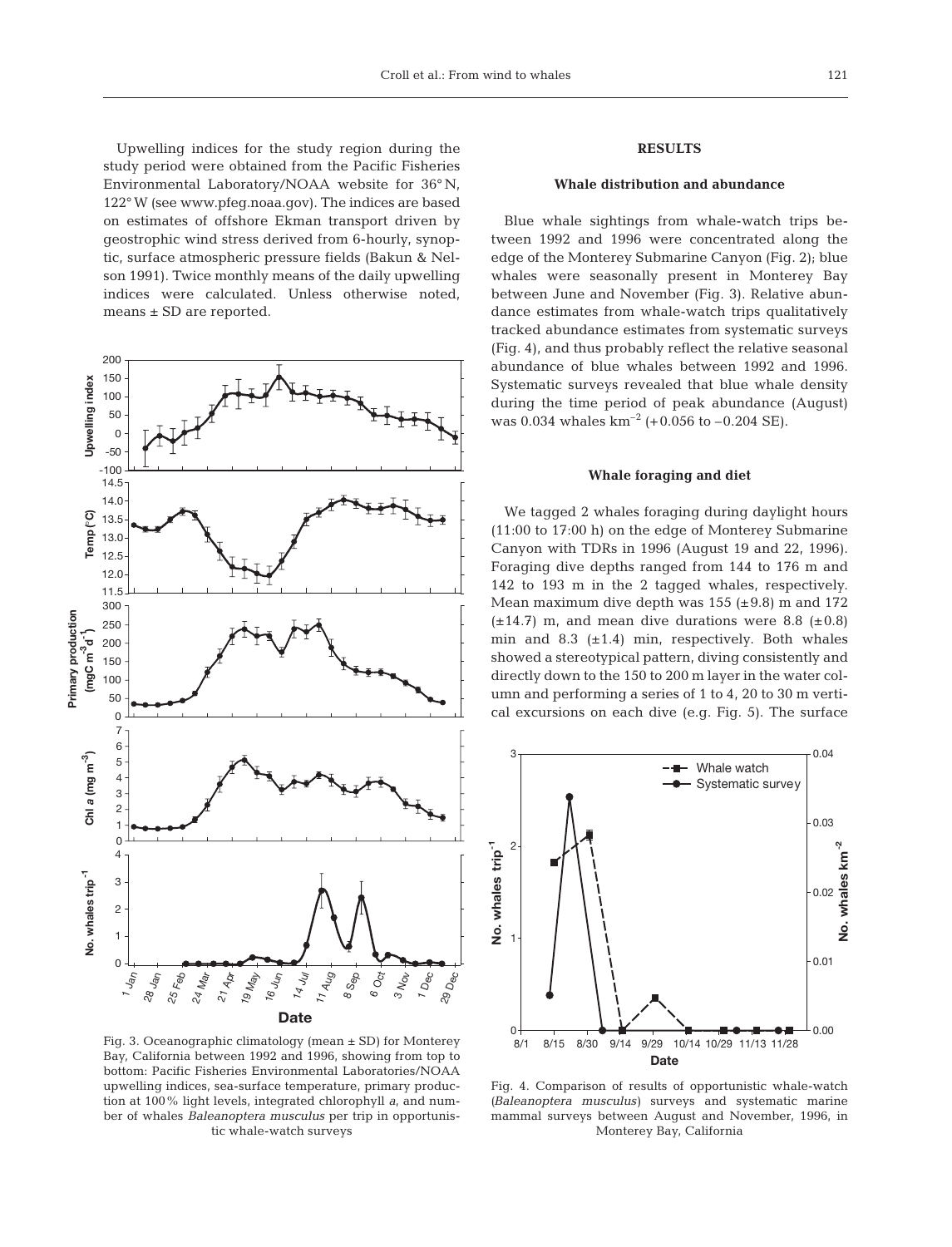

Fig. 5. *Baleanoptera musculus*. Diving behavior of blue whale tagged in small-area survey region on August 22, 1996, in Monterey Bay, California. (a) Entire 4.5 h record of diving behavior; (b) detailed 1 h record of diving behavior from data in (a)

tracks of both whales remained within 5 km of the canyon edge throughout the tag-deployment period, moving parallel to the canyon edge.

In August 1996, blue whales fed exclusively upon euphausiids. The proportion of different euphausiid species in the whale diet (percent by number) was sig-

Table 1. *Thysanoessa spinifera* and *Euphausia pacifica*. Percent composition and mean  $(\pm SD)$  individual length of euphausiids collected in targeted net tows from August 14 to 21, 1996, in Monterey Bay, California

| Targeted<br>tow | T. spinifera                               | E. pacifica                                                           |
|-----------------|--------------------------------------------|-----------------------------------------------------------------------|
| A               | $\Omega$                                   | $99.53\%$<br>$10.23 \pm 3.07$ mm (n = 90)                             |
| B               | $\Omega$                                   | $100.00\%$<br>$10.14 \pm 1.58$ mm (n = 230)                           |
| $\mathcal{C}$   | $11.53\%$<br>$16.82 \pm 3.51$ mm $(n=50)$  | 81.07%<br>$15.95 \pm 1.98$ mm (n = 153)                               |
| D               | $29.44\%$<br>$11.64 \pm 3.34$ mm (n = 63)  | 70.56%<br>$14.99 \pm 3.48$ mm (n = 141)                               |
| Е               | 2.51%<br>$18.33 \pm 2.26$ mm $(n=75)$      | 97.49%<br>$10.98 \pm 3.30$ mm (n = 148)                               |
| F               | 40.08%                                     | 57.68%<br>$11.53 \pm 2.09$ mm (n = 108) $12.04 \pm 2.91$ mm (n = 140) |
| G               | $98.56\%$<br>$14.20 \pm 2.88$ mm (n = 156) |                                                                       |

nificantly different from the composition of euphausiids in net samples ( $\chi^2$  = 455.55, df = 2, p < 0.001). Fecal sample analysis  $(n = 5)$  revealed that blue whales in Monterey Bay fed primarily upon *Thysanoessa spinifera* (80 ± 22.6%) and *Euphausia pacifica* (13 ± 26.4%); other euphausiids accounted for  $7 (+4.7)$ % of their diet. Euphausiid species composition within net samples collected during the same period varied considerably between samples (Table 1), and consisted of 30.17 (±34.95*)*% *T. spinifera*, 68.32 (±34.75)% *E. pacifica*, and 1.51 (± 2.56)% other species. The mean size of *T. spinifera* and *E. pacifica* taken by whales was 19.3 mm  $(\pm 1.53, n = 162)$ , and 16.0 mm  $(\pm 2.05, n = 82)$ , respectively. This was significantly larger than the size of *T. spinifera* and *E. pacifica* taken in net samples  $(16.3 \text{ mm} \pm 3.71, \text{ n} = 100 \text{ and } 11.8 \text{ mm} \pm 3.32, \text{ n} = 100,$ respectively). Student's *t*-test; *T. spinfera*: *t* = 9.12, d.f. = 260,  $p < 0.001$ ; *E. pacifica*:  $t = 9.99$ , df = 180,  $p < 0.001$  (Fig. 6).

# **Euphausiid distribution, abundance, and composition**

The large-area survey conducted on 13 to 14 August 1996 revealed euphausiid schools close to the offshore edge of the submarine canyon (Fig. 7). Mean backscattering strength of euphausiids in this survey was  $7.4 \times$ 



Fig. 6. Comparison of length distribution of euphausiids (mainly *Thysanoessa spinifera* and *Euphausia pacifica)* captured in bongo net samples with those estimated from *Baleanoptera musculus* fecal samples collected in August 1996 in Monterey Bay, California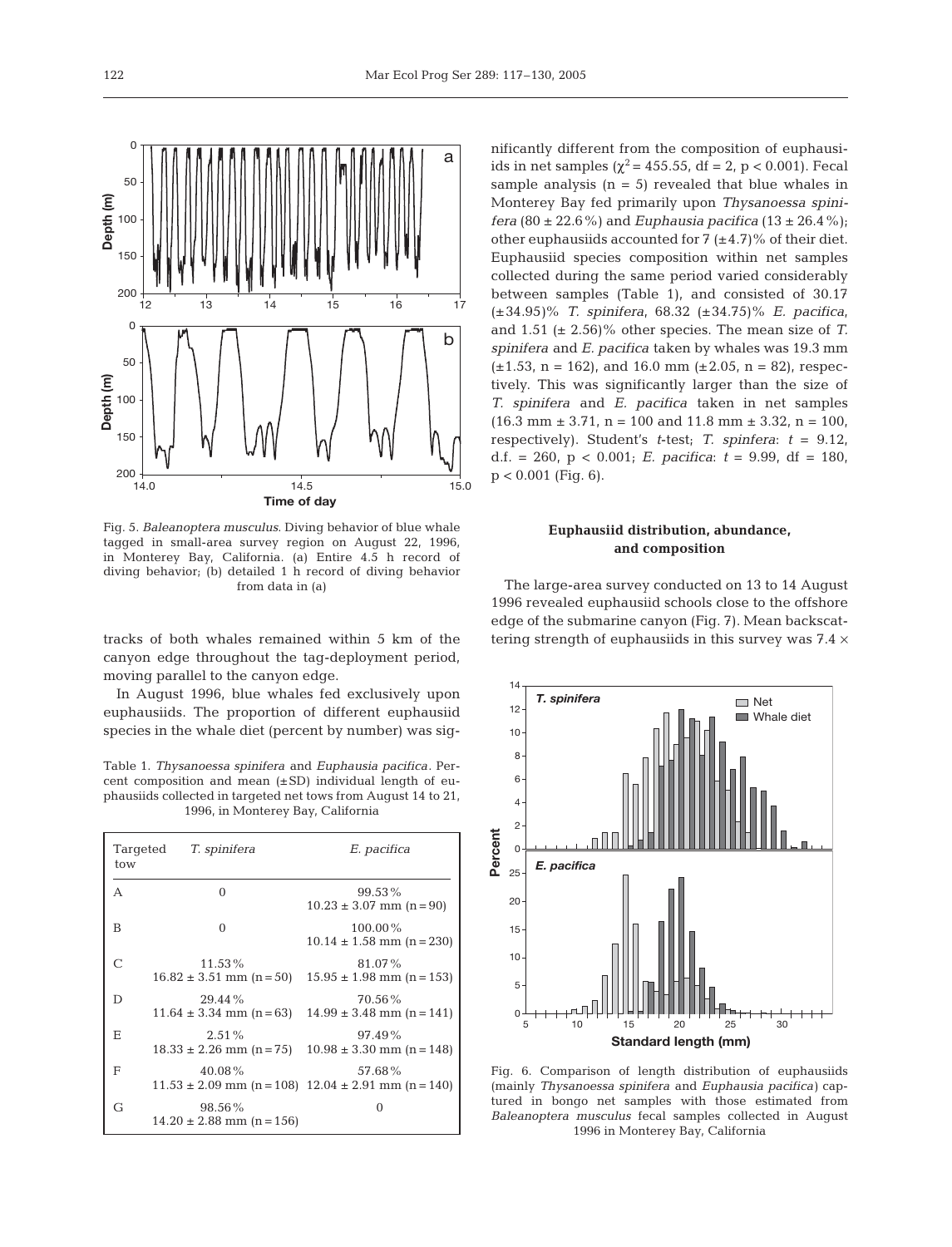

Fig. 7. Contoured euphausiid backscatter from August 13 to 14, 1996, survey in Monterey Bay, California. ( $\blacklozenge$ ) *Baleanoptera musculus* sightings during survey

 $10^{-4}$  m<sup>2</sup> m<sup>-2</sup> (±1.3 × 10<sup>-4</sup> SE), which is equivalent to a mean density of 1.3 g  $m^{-3}$  (±6.35 SE), 39 individuals  $m^{-3}$ , or 260 g m<sup>-2</sup>. Blue whales encountered during this survey were also located over or close to the edge of the submarine canyon (Fig. 7). Small-area surveys revealed these canyon-edge euphausiid schools to be concentrated between 80 and 180 m depth, and averaged 15.1 m ( $\pm 8.38$ ) in height (N = 226, 0.5 n mile samples), with most euphausiid schools located between 120 and 160 m (Fig. 8) over water depths >1000 m. The mean integrated backscattering strength of these canyon-associated schools was  $5.9 \times 10^{-3}$  m<sup>2</sup> m<sup>-2</sup>  $(\pm 5.5 \times 10^{-4} \text{ SE})$ , which is equivalent to a mean density of 152.8 q m<sup>-3</sup> ( $\pm$ 15.91 SE), 4403 individuals m<sup>-3</sup>, or 1847 g m–2 integrated over school depth.

There was considerable variability between spatially distinct euphausiid schools both with respect to species composition and individual size structure. Percent composition and mean size of *Thysanoessa spinifera* and *Euphausia pacifica* within the 7 targeted net samples conducted between August 14 and 21, 1996, are summarized in Table 1. The overall mean size for *T. spinifera* and *E. pacifica* individuals was 16.3 and 11.8 mm (see preceding subsection), respectively.

However, there were significant differences in the mean size of individuals between spatially distinct schools (Kruskal-Wallis: *T. spinifera H* = 89.91, p < 0.001, df = 2; *E. pacifica H* = 380.23,  $p < 0.001$ , df = 5).

Net samples from May, August, and September 1996 revealed strong seasonal recruitment and growth for both *Thysanoessa spinifera* and *Euphausia pacifica* populations within Monterey Bay (Fig. 9). Juveniles made up the bulk of both populations in May of 1996, while adults became numerically dominant in August and September, although the persistent presence of juveniles within all samples indicated that recruitment was continuous throughout the summer.

### **Seasonal abundance of zooplankton**

Daily averages (January 1 to November 7, 1996) of ADCP backscatter were used to provide a continuous record of zooplankton abundance for Monterey Bay (Fig. 10). Early in the year (January to February) backscatter intensity was relatively high, with layers appearing near the surface and below 150 m. By mid-March the deeper layer had disappeared and overall backscatter was at a minimum. Backscatter throughout



Fig. 8. Comparison of depth distribution of euphausiid schools encountered in small-area surveys in Monterey Bay, California, with time spent at depth by 2 foraging *Baleanoptera musculus* tagged in same area in August 1996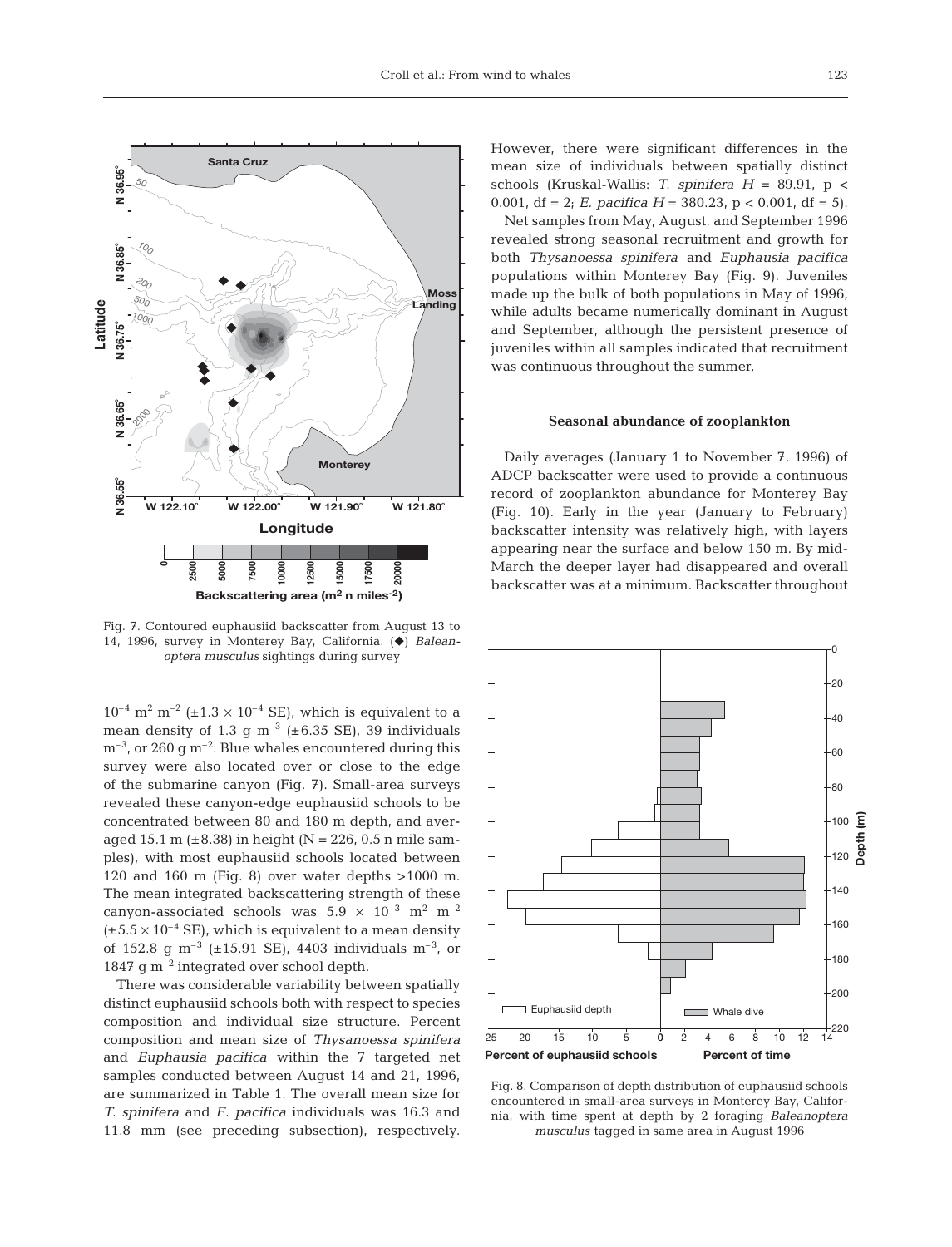

Fig. 9. *Thysanoessa spinifera* and *Euphausia pacifica*. Age composition of euphausiids captured in bongo net samples in Monterey Bay, California, in 1996

the water column abruptly increased in July, including zooplankton backscatter at the deeper depths. High levels of backscatter persisted until mid-October, when backscatter levels diminished. However, the deeper layer of backscatter persisted into November, but at a diminished intensity.

## **Seasonal patterns in oceanography**

Oceanographic climatology for Monterey Bay between 1992 and 1996 is summarized in Fig. 3. Upwelling-favorable winds led to a shift in the upwelling index from negative values (downwelling) to positive values (upwelling) in late February. Upwelling persisted until late summer. This upwelling led to a sharp decline in sea-surface temperature, indicating that cold nutrientrich water had reached the surface by mid-March. This was linked to a mid-March increase in primary production, which was also reflected in integrated chlorophyll values.

#### **DISCUSSION**

#### **Whale diet and euphausiid composition**

Blue whales foraging in Monterey Bay fed exclusively upon the epipelagic euphausiids *Thysanoessa spinifera* and *Euphausia pacifica* in proportions that were different from the overall composition in net samples. Schoenherr (1991) found that blue whales in Monterey Bay fed primarily upon *T. spinifera*,

and while she did not report *E. pacifica* in their diet, it is likely that it composed much of the unidentifiable material in her samples. This is supported by the observation that *E. pacifica* was the second-most common euphausiid species she found in deep net tows. Because her study focused upon surface feeding whales, and *T. spinifera* is found in the upper portion of the water column, where it often forms surface swarms (Youngbluth 1976, Smith & Adams 1988), it is possible that the importance of this species was overemphasized in her study. Similar to our study, Fiedler et al. (1998) found that the dominant species in net tows in the vicinity of foraging blue whales and blue whale fecal samples near the Channel Islands, California, were *T. spinifera* and *E. pacifica.*

Fiedler et al. (1998) speculated that foraging blue whales preferentially feed upon adult euphausiids. Comparison of our blue whale diet and net sample data in Monterey Bay support this hypothesis: euphausiids found in whale fecal samples were significantly larger than those taken in net samples. This observation may have resulted from bias toward less mobile euphausiids in net samples, escape of smaller euphausiids through the baleen of foraging whales, or preferential targeting of adult euphausiid schools by foraging whales. We believe that blue whales preferentially target areas where adult euphausiids are encountered. Euphausiid schools are highly variable in species and size structure at the spatial scale of Monterey Bay (Table 1). Our direct measurement of the diving behavior of whales in Monterey Bay (Fig. 5) indicates that whales concentrate their foraging activity on deeper layers of euphausiids located between 150 and 200 m. Several investigators (e.g. Bollens et al. 1992, Lavaniegos 1996) have found



Fig. 10. Seasonal density of zooplankton by depth from daily averages of backscatter of acoustic Doppler current profiler (ADCP). Data are from 1996. ADCP located on mooring at Stn M1, Monterey Bay, California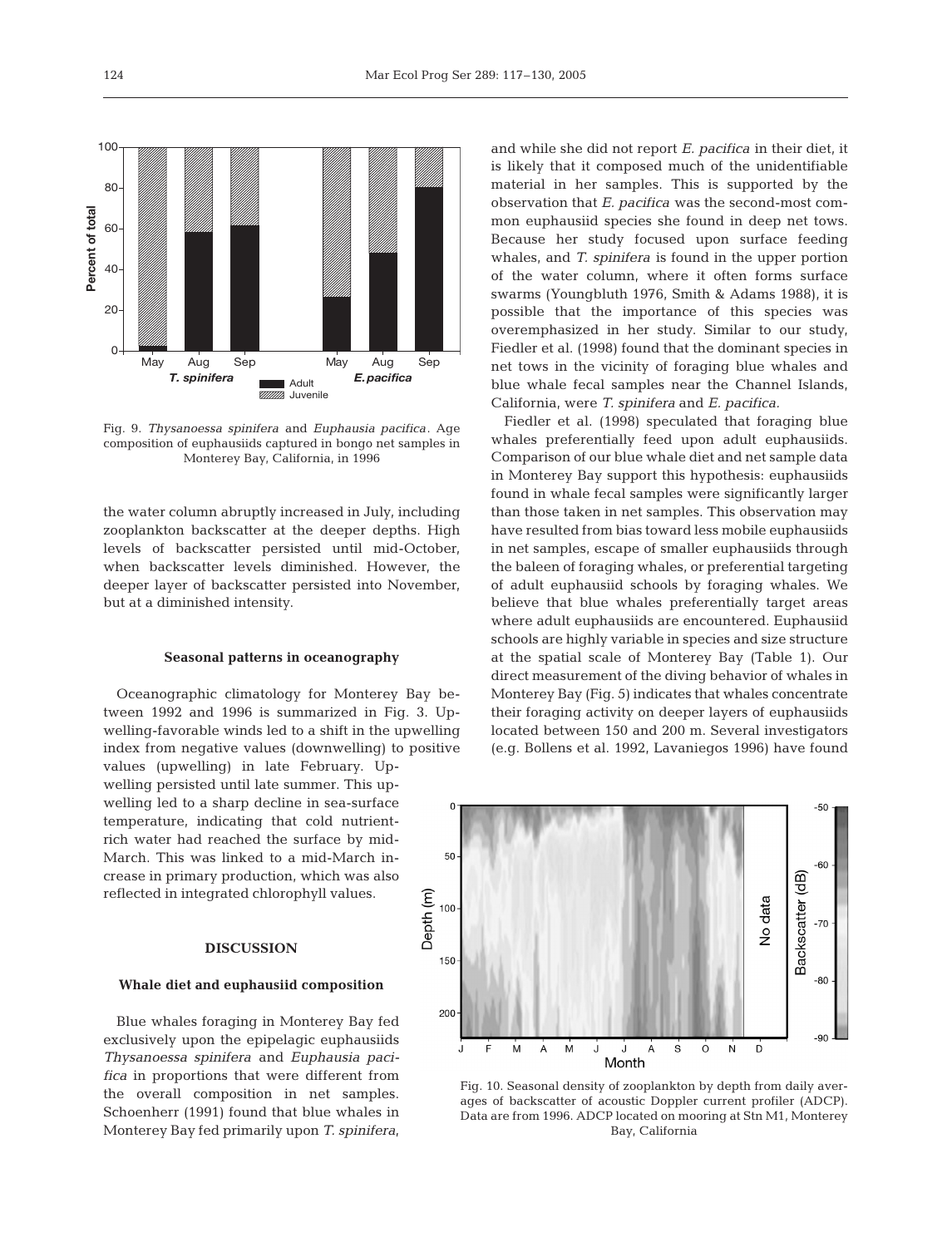that later life-history stages of euphausiids are found deeper in the water column. Wishner et al. (1995) also suggested that right whales select copepod aggregations with older lifestages.

## **Blue whale foraging**

The distribution of blue whale sightings and euphausiid densities (Figs. 2 & 7), and the daytime vertical distribution of whale dives and euphausiids (Fig. 8) indicate that whale foraging effort is concentrated on dense euphausiid schools associated with the Monterey Submarine Canyon. Whales dove directly down to the densest aggregations of euphausiids between 150 and 200 m on the canyon edge. Studies of blue whales foraging off the Channel Islands, California, have reported similar behavior (Croll et al. 1998, Fiedler et al. 1998).

Monterey Bay is a region of relatively high summer euphausiid abundance. The mean krill densities we measured in Monterey Bay (260 g  $m^{-2}$ ) were greater than those measured in other regions of high euphausiid abundance (e.g. 1 to 3 g  $\text{m}^{-2}$ , Gulf of Maine: Greene et al. 1991; 30 to 101 g  $m^{-2}$ , South Shetland Islands: Hewitt & Demer 1993; 20.6 to 61.6 g  $\mathrm{m}^{-2}$ , Weddell Sea: Brierly et al. 2002). Blue whales sought euphausiid patches in Monterey Bay that were much greater than the mean densities available in the Bay (1847 vs 260  $\sigma$  m<sup>-2</sup>). Because our measurements were directed at patches where whales were observed foraging, we feel that this provides, for the first time, an estimate of prey densities for large rorquals. This density is close to the maximum densities estimated for *Thysanoessa raschi* and *Meganyctiphanes norvegica* (127 to 1660 g  $m^{-2}$ ) in the Gulf of St. Lawrence, an important blue whale foraging area (Simard & Lavoie 1999). Thus, blue whales appear to forage at euphausiid densities close to the maximum measured.

How do these densities compare with prey densities observed for other zooplanktivores? Brodie et al. (1978) estimated that fin whales *Balaenoptera edeni* required prey concentrations of at least 17.5 g  $\text{m}^{-3}$  to meet their daily energy requirements. Although mean euphausiid densities in Monterey Bay  $(1.3 \text{ g m}^{-3})$  were much lower than this, such densities were readily available at the canyon edge. Wishner et al. (1995) found that zooplankton densities in regions where right whales foraged in the SW Gulf of Maine were approximately 3 times the mean densities in the region (whale feeding densities averaged 3.1 to 5.9  $\text{g m}^{-3}$  compared to 1.1 to  $3.6 g m<sup>-3</sup>$  where whales were not foraging). In a related study, Macaulay et al. (1995), using hydroacoustic surveys, estimated zooplankton density where right whales were foraging at 18 to 25 g  $\mathrm{m}^{-3}$  (compared to 1

to 5 g  $m^{-3}$  where whales were not foraging). Sims & Quayle (1998) found that the basking shark (another large filter-feeder) preferentially feed on the richest, most profitable zooplankton patches associated with fronts. In a related study, Sims (1999) found zooplankton densities in regions where sharks foraged were 3.2 times that of median zooplankton densities. Compared to these large zooplanktivores, blue whales seek extremely dense aggregations of zooplankton (152.8 g  $m<sup>-3</sup>$ ) to meet their metabolic needs. Such densities can be found only in regions that support exceptionally high productivity.

## **Factors leading to whale foraging patches**

Due to their high prey demand, blue whales must seek regions of exceptionally high productivity. The association of cetaceans with submarine canyons has been reported elsewhere (Hooker et al. 1999). Schoenherr (1991) first reported the association of blue whales with the steep topography of the Monterey Submarine Canyon, and our study confirms this observation. This association could result from whales directly responding to physical patterns in water temperature or currents in this region, or they may be associating indirectly via patterns in the distribution of biological resources that are directly responding to the canyon edge habitat. Water temperature and current patterns in the upper portion of the water column in Monterey Bay are more strongly influenced by upwelling north of the Bay than the canyon feature itself (Rosenfeld et al. 1994, Paduan & Rosenfeld 1996), so it is unlikely that whales are directly associating with the canyon. Instead, both our study and Schoenherr's (1991) demonstrate that whales are aggregating on the canyon edge as they exploit dense schools of euphausiids associated with the canyon.

There are several factors that may lead to the development of dense aggregations of euphausiids at the canyon edge. Euphausiids are generally found in regions of high primary productivity (Brinton 1962, Mauchline 1980). In most areas in which they have been studied, adult epipelagic euphausiids such as *Thysanoessa spinifera* and *Euphausia pacifica* undergo diel migrations to depths in excess of 100 m (e.g. Greenlaw 1979, Hovekamp 1989, Bollens et al. 1992). Along the central California coast, the continental shelf break occurs at a depth of around 100 to 150 m. Some of the most productive coastal waters along the California coast are found inshore of the shelf break, downstream of upwelling centers in waters less than 100 m deep (Reid et al. 1958, Wooster & Reid 1963, Rosenfeld et al. 1994, Pennington & Chavez 2000). Topographic breaks in the shelf such as the Monterey Submarine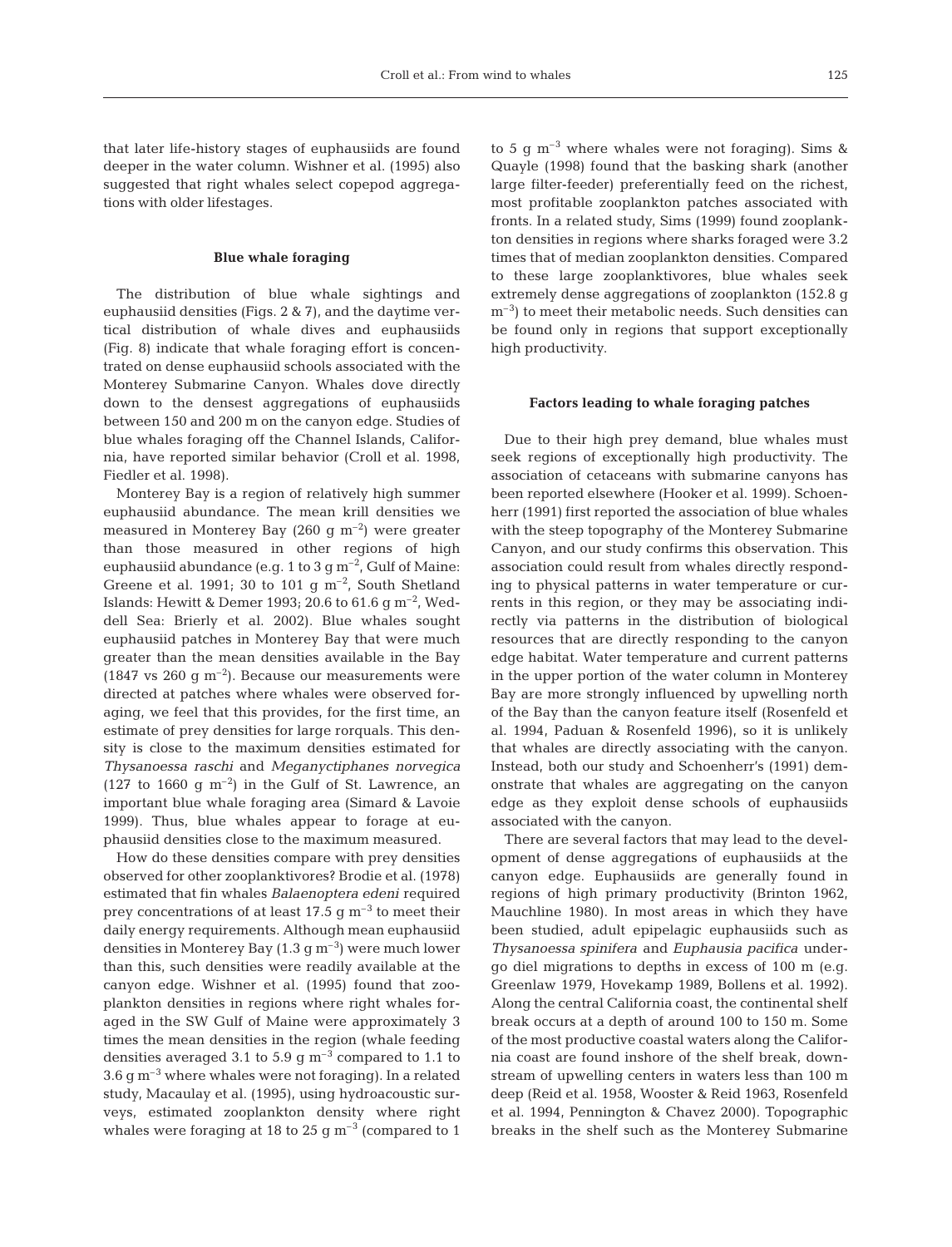Canyon provide water depths in excess of 1000 m within 10 n miles of shore, down-current from upwelling centers such as Pt. Ano Nuevo. Euphausiids that aggregate in these topographic breaks (e.g. the Monterey Submarine Canyon) are able to undergo diel migrations in excess of 100 m (presumably to minimize predation in daylight hours) while remaining in the highly productive, recently upwelled, near-shore waters (Rosenfeld et al. 1994).

The current dynamics of the canyon may also help reduce the need for euphausiids to swim in relation to surface currents and thus reduce energetic costs for euphausiids during the day. Below 100 m over the continental slope off central California, the dominant current is the northward-flowing California Undercurrent (Chelton 1984, Wickham et al. 1987, Chelton et al. 1988, Tisch et al. 1992). Ramp et al. (1997) found that northward currents at 100 m depth off Pt. Sur, California (approximately 60 km south, outside Monterey Bay) averaged  $9.5 \text{ cm s}^{-1}$ . In contrast, currents at 100 m in the Monterey Submarine Canyon where euphausiids were aggregated averaged  $<$ 2 cm s<sup> $-1$ </sup> (F. P. Chavez unpubl. obs.). Thus, the Monterey Submarine Canyon habitat would provide (1) the opportunity for high energy gain for euphausiids during nighttime surface grazing due to its location downstream from an upwelling center, (2) a refuge from daytime predation as euphausiids can migrate to depths in excess of 100 m in the canyon, and (3) reduced swimming energy output during daytime schooling at depth due to reduced canyon-slope currents. Similar factors probably serve to concentrate euphausiids in other blue whale foraging areas off the California and Baja California coasts, where bottom topography provides deepwater access downstream from coastal upwelling centers (e.g. Santa Barbara Channel, Cordell Bank, Gulf of the Farallons, Punta Eugenia, Bahia Loreto).

## **Seasonal patterns in oceanographic processes and whale abundance**

Coastal upwelling occurs seasonally along the coast of California (Reid et al. 1958, Wooster & Reid 1963, Bakun et al. 1974, Bakun 1990). Equatorward winds develop in the spring due to movements of the Aleutian low-pressure system and North Pacific high. These winds act in combination with the Coriolis force, leading to a positive curl in the wind stress that moves an Ekman layer of surface waters offshore. This draws cold, nutrient-rich deeper water to the surface that extends as a broad band of cool water 10s of kilometers along the California coast (reviewed by Hickey 1979). In some regions, fronts, plumes and eddies can develop, extending >100 km offshore (Abbot & Zion 1985, Kelley 1985, Strub et al. 1991). This seasonal upwelling of nutrient-rich water supports high primary production and associated higher trophic levels (Reid et al. 1958, Barber & Smith 1981, Hutchings et al. 1995).

In Monterey Bay, high levels of primary and zooplankton production are supported by springtime upwelling to the north of the bay between Pt. Año Nuevo and Davenport (Rosenfeld et al. 1994, Service et al. 1998, Pennington & Chavez 2000). Skogsberg (1936) defined 3 oceanographic periods in the Monterey Bay and the California Current: (1) a spring/summer 'upwelling season', (2) a summer/fall 'oceanic season', and (3) a winter 'Davidson Current season'. These periods have generally been accepted by subsequent studies (Barham 1957, Bolin & Abbot 1963, Pennington & Chavez 2000). During the upwelling season, pulses of NW wind lasting a few days generally start around February, supporting pulses of high primary production which lag the initiation of upwelling by 6 to 10 d (Dugdale & Wilderson 1989, Service et al. 1998). Depending on weather conditions, these pulses can sporadically occur into the oceanic season (Pennington & Chavez 2000). Fewer studies have examined seasonal changes in secondary productivity, but Barham (1957) found that zooplankton abundance was highest in the late upwelling and early oceanic seasons.

Physical and biological oceanographic climatologies for Monterey Bay 1992 to 1996 confirm these seasonal patterns and demonstrate linkages between physical forcing, sea surface temperature and productivity in the Bay (Fig. 3). Increased wind-forcing in February leads to decreases in sea-surface temperature (upwelling) and increases in primary production and surface chlorophyll. However, it is less clear how these events are linked to seasonal patterns in zooplankton and blue whale abundance.

In a long-term study of productivity off Pt. Conception, California, Hayward & Venrick (1998) found close linkages between physical forcing and integrated chlorophyll values. They also found that while integrated chlorophyll peaked in spring, zooplankton biomass did not peak until 1 to 4 mo later. In Monterey Bay, moderate zooplankton abundance appears to persist through February, with distinct scattering layers near the surface and below 150 m (Fig. 10). However, by March, zooplankton backscatter is considerably reduced, and the deeper backscatter layer is no longer present. It is not until July, several months after the seasonal increase in primary production (Fig. 3) and the initiation of the oceanic period, that zooplankton backscatter dramatically increases. At this time, backscatter is relatively high throughout the water column, persisting into October. The seasonal arrival of blue whales in Monterey Bay appears to be linked to this dramatic increase in zooplankton in July.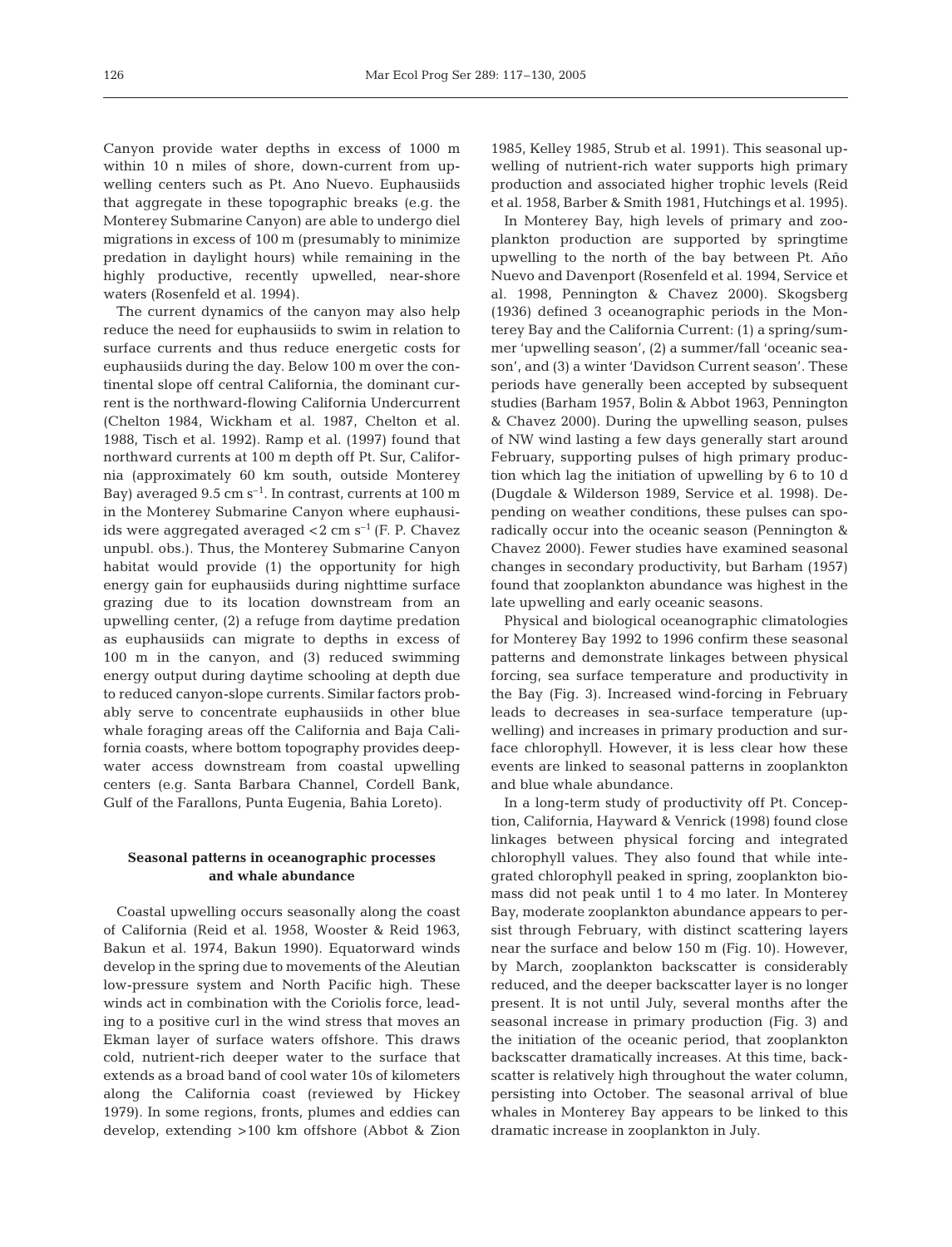The July increase in zooplankton density and arrival of blue whales in Monterey Bay may be explained by 2 non-exclusive hypotheses. First, ontogenetic development of euphausiid larvae, spawned from overwintering adults between January and February, may lead to a July recruitment of adult euphausiids. This hypothesis is supported by the changes in euphausiid development from net samples in May (mostly larval euphausiids) into August and September (predominantly adult euphausiids) (Fig. 9). Second, an abrupt decrease in the intensity and frequency of upwelling-favorable winds from a peak in June into July leads to a shoreward collapse of offshore productivity toward the coast (Abbot & Barksdale 1991). This would lead to a seasonal peak in euphausiid density, as euphausiids tracking this shoreward collapse arrive in Monterey Bay. Both of these factors would explain seasonally high densities of adult euphausiids in Monterey Bay, leading to the appearance of blue whales in the Bay in July.

An interesting parallel to our study is that of Robison et al. (1998), who examined the 1993 to 1995 seasonal abundance in Monterey Bay of *Nanomia bijuga*, a predatory siphonophore that feeds primarily upon the same euphausiid species as blue whales (Alvarino 1971, Mackie 1985). Robison et al. (1998) found that during the day, siphonophores were concentrated between 200 and 400 m, and similar to our observation for blue whales, they found that siphonophore populations peaked in July, about 3 to 4 mo after the seasonal peak in primary production. Unlike blue whales, which seasonally migrate to Monterey Bay, Robison et al. (1998) hypothesized that the seasonal increase in *Nanomia* resulted either from onshore advection through the intrusion of offshore oceanic water due to decreased upwelling (essentially tracking the shoreward collapse of euphausiids), or *in situ* population growth of siphonophores.

#### **Prey resources and whale migration patterns**

We found that California blue whales foraging in the coastal upwelling zone sought extremely dense patches of euphausiids aggregated on the edge of the Monterey Bay Submarine Canyon. Spatially, high euphausiid densities result from the unique combination of the proximity of the deep canyon to an upstream coastal upwelling center. Temporally dense patches develop seasonally, lagging the seasonal increase in productivity by 3 to 4 mo. This lag may result from the temporal development of euphausiids spawned around the seasonal peak in primary production and the shoreward collapse of productivity as the intensity of coastal upwelling diminishes in the summer. Based upon the relationship we have described for Monterey Bay, we

predict that the annual migratory movements of the California blue whale population reflect seasonal patterns in productivity in other foraging areas in the NE Pacific. Regions with different seasonal upwelling patterns and euphausiid species that have different life history traits will show temporal differences in peak euphausiid abundance and thus whale distribution and abundance. Due to their high prey requirements, California blue whales probably migrate seasonally between dense, ephemeral euphausiids patches that appear in southern/central California in the summer and fall, the Gulf of California in the winter, and the central Baja California Pacific coast in the spring. The large body size of blue whales can serve as a buffer from variability in pelagic productivity, allowing them to migrate long distances over long periods of time between regions of patchy and ephemeral productivity without feeding (Schoener & Janzen 1968, Croll & Tershy 2002). Further, the evolution of filter-feeding in whales permits large quantities of dense but ephemeral aggregations of prey to be consumed in the limited time available (Croll & Tershy 2002).

## **CONCLUSIONS**

Most marine mammals are apex carnivores adapted to feed on dense, patchily distributed aggregations of schooling prey (Gaskin 1982, Riedman 1990). This may result from low standing biomass and high turnover of small-sized primary producers that respond rapidly to nutrient availability compared to terrestrial systems (Steele 1985). Due to the physical dynamics of marine ecosystems, this productivity tends to be patchy and ephemeral and the dominant marine grazers (e.g. schooling crustaceans and fishes that are the primary prey of marine mammals) also have patchy but dense distributions near regions of high primary production. Efforts to correlate the distribution and abundance of apex predators to indirect indicators of prey abundance (e.g. sea-surface temperature, surface chlorophyll) can be greatly improved by incorporating temporal and spatial variability generated by intermediate biological processes (Horne & Schneider 1994).

The annual increase in the abundance of blue whales in Monterey Bay is linked to wind-driven upwelling, but these linkages occur through a sequence of bottom–up biological processes. Thus, the annual peak in primary production temporally lags increased physical forcing. In turn, due to population demographic processes, annual increases in adult euphausiid abundance lag peak primary productivity. Thus, annual increases in whale abundance lag both primary production and physical forcing. Ocean dynamics translate these temporal lags into spatial mismatches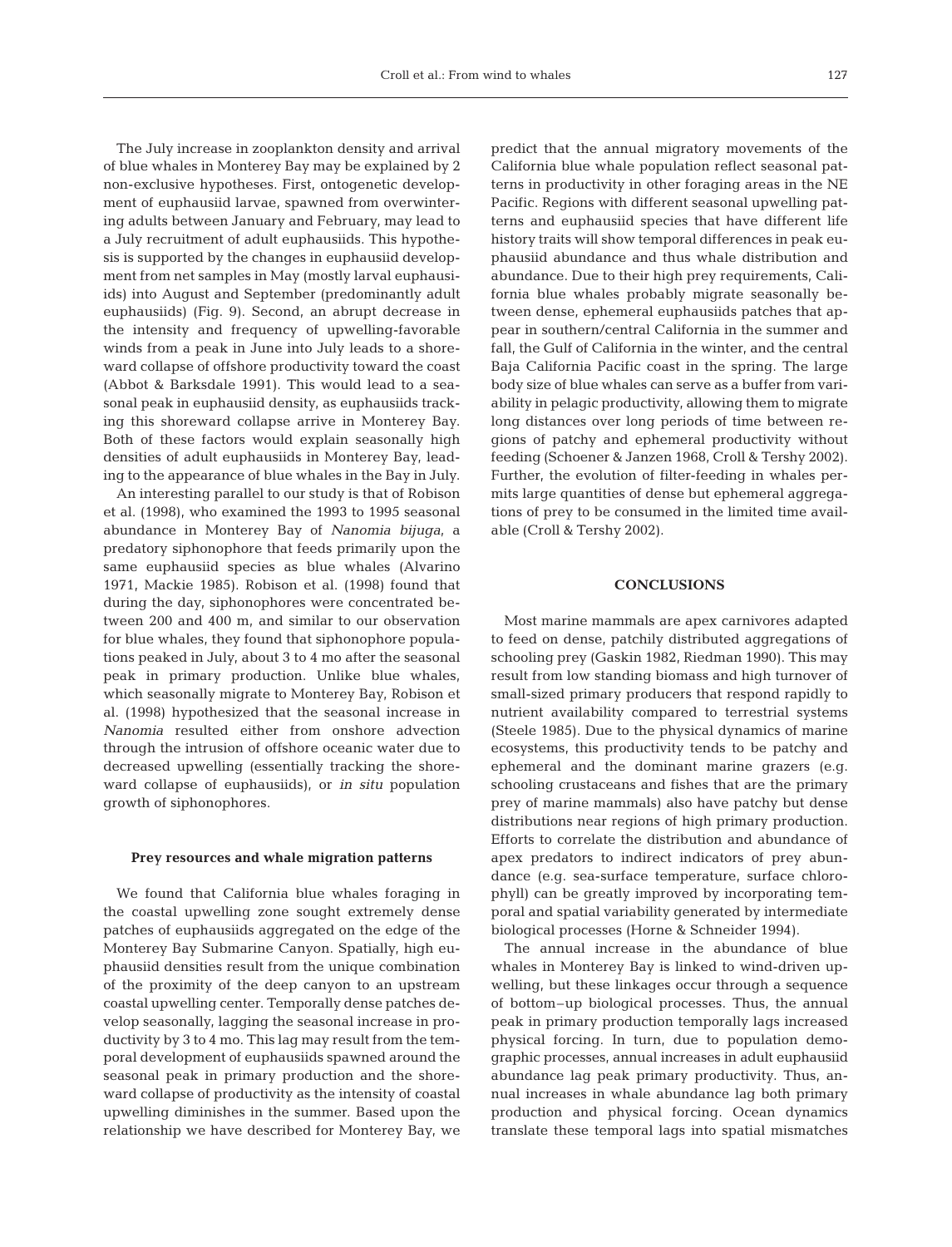between indices of physical forcing and regions of high prey abundance. For models to accurately predict the distribution, abundance and annual production of pelagic predators, these processes must be taken into consideration.

Globally, blue whales are classified as endangered by the International Union for Conservation of Nature. Extensive exploitation has severely reduced most populations, and existing data indicate that they remain small (Clapham et al. 1999). Due to low statistical power, it is not possible to detect recovery in most populations (Gerrodette 1995), but worldwide the California blue whale population is the only one that appears to be recovering strongly (Clapham et al. 1999). Unlike most other populations, upwelling centers (coastal and tidal) comprise an important foraging habitat for the California blue whale population (Reilly & Thayer 1990, Gendron 1992, Tershy 1992, Croll et al. 1998, Fiedler et al. 1998). The seasonally dependable, dense aggregations of euphausiids generated in regions where deep waters are juxtaposed to these upwelling centers may play a key role in the recovery of this population in comparison to others. The ecological importance of such habitats supports Hooker et al.'s (1999) suggestion that cetacean distribution, particularly in relation to local geomorphology and oceanography, could play a role in designating and managing marine protected areas. In California, 5 important blue whale foraging areas (Gulf of the Farallons, Cordell Bank, Monterey Bay, Channel Islands, and Bahia Loreto) currently are designated as marine sanctuaries.

*Acknowledgements*. Our thanks to a myriad of people who have directly helped in field studies and indirectly helped us develop the intellectual framework to understand these animals. David Demer and Roger Hewitt (NOAA/NMFS) provided support in hydroacoustic data collection and processing, Tom Kiekhefer processed whale fecal samples, Jennifer Emery helped process hydroacoustic records, Reiko Michisaki helped process physical and biological oceanographic data, Dan Costa, Jim Harvey, and Terrie Williams enabled us to pursue the temporal approach, Charles Greene, the UCSC Institute of Marine Sciences, and the Bioacoustics Workshop provided support for shipboard surveys, Nancy Gong and Kit Clark sorted zooplankton samples. Of equal importance has been the support and goodwill of the personnel of the RV 'John Martin', RV 'David Johnston', and the MLML Ship Operations, especially Tracy Thomas, Michael Prince, John Douglas, Lee Bradford, and Maria Kaanapu. James Estes and Sascha Hooker provided useful comments on the manuscript. D.A.C. and B.R.T. were supported in part by Office of Naval Research Grants N00014-95-10646 and N00014-99-10192, Marine Acoustics Contract MAI9811, and National Oceanic and Atmospheric Administration contract 40ABNF600916. D.A.C. and B.M. were supported in part by Department of Energy Western Global Environmental Change Grant 990196. The Homeland Foundation, the Monterey Bay National Marine Sanctuary, and the Channel Islands National Marine Sanctuary provided additional research support.

## LITERATURE CITED

- Abbot MR, Barksdale B (1991) Phytoplankton pigment patterns and wind forcing off central California. J Geophys Res 96:14649–14667
- Abbot MR, Zion PM (1985) Satellite observations of phytoplankton variability during an upwelling event. Cont Shelf Res 4:661–680
- Alvarino A (1971) Siphonophores of the Pacific with a review of the world distribution. Bull Scripps Inst Oceanogr Univ Calif Tech Ser 16:432
- Bakun A (1990) Global climate change and intensification of coastal ocean upwelling. Science 247:198–201
- Bakun A, Nelson CS (1991) The seasonal cycle of wind stress curl in subtropical eastern boundary current regions. J Phys Oceanogr 21:1815–1834
- Bakun A, McLain DR, Mayo PV (1974) The mean annual cycle of coastal upwelling western North America as observed from surface measurements. Fish Bull US Dep Comm 72: 843–844
- Barber RT, Smith RL (1981) Coastal upwelling ecosystems. In: Longhurst A (ed) Analysis of marine ecosystems. Academic Press, New York, p 31–68
- Barham EG (1957) The ecology of sonic scattering layer in the Monterey Bay area, California. Stanford, Palo Alto
- Barlow J (1994) Abundance of large whales in California coastal waters: a comparison of ship surveys in 1979/80 and in 1991. Rep Int Whal Comm 44:399–406
- Bolin RL, Abbot DP (1963) Studies of the marine climate and phytoplankton of the central coastal area of California, 1954–1960. Calif Coop Ocean Fish Investig Rep 9:23–45
- Bollens SM, Frost BW, Lin TS (1992) Recruitment, growth, and diel vertical migration of *Euphausia pacifica* in a temperate fjord. Mar Biol 114:219–228
- Bowen WD (1997) Role of marine mammals in aquatic ecosystems. Mar Ecol Prog Ser 158:267–274
- Boyd IL, Arnbom T (1991) Diving behavior in relation to water temperature in the southern elepant seal: foraging implications. Polar Biol 11:259–266
- Brierly AS, Brandon MA, Watkins JL (1998) An assessment of the utility of an acoustic doppler current profiler for biomass estimation. Deep-Sea Res I 45:1555–1573
- Brierly AS, Fernandez PG, Brandon MA, Armstrong F and 8 others (2002) Antarctic krill under sea ice: elevated abundance in a narrow band just south of ice edge. Science 295:1890–1892
- Brinton E (1962) The distribution of Pacific euphausiids. Bull Scripps Inst Oceanogr 8:51–269
- Brodie PF, Sameoto DD, Sheldon RW (1978) Population densities of euphausiids off Nova Scotia as indicated by net samples, whale stomach contents, and sonar. Limnol Oceanogr 23:1264–1267
- Buchholz F, Buchholz C, Reppin J, Fischer J (1995) Diel vertical migrations of *Meganyctiphanes norvegica* in the Kattegat: comparison of net catches and measurements with acoustic Doppler current profilers. Helgol Meeresunters 49:849–866
- Buckland ST, Anderson DR, Burnham KP, Laake JL, Borchers DL, Thomas L (1993) Distance sampling: estimating abundance of biological populations. Chapman & Hall, London
- Burnham KP, Anderson DR, Laake JL (1980) Estimation of density from line transect sampling of biological populations. Wildl Monogr 72:202
- Carpenter SR, Kitchell JF (1993) The trophic cascade in lakes: synthesis of ecosystem experiments. Bull Ecol Soc Am 74: 186–187
- Carpenter SR, Cole JJ, Hodgson JR, Kitchell JF and 6 others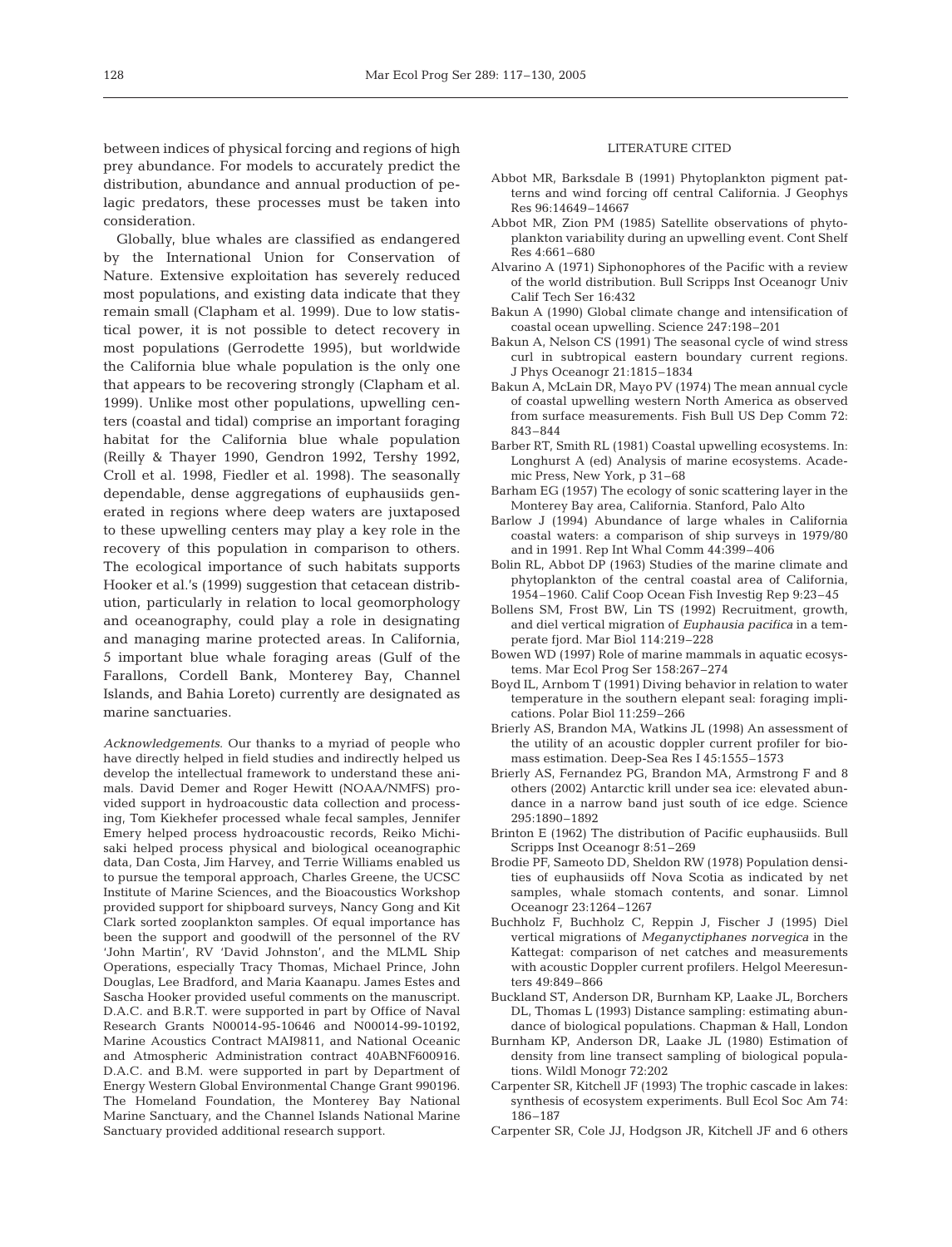(2001) Trophic cascades, nutrients, and lake productivity: whole-lake experiments. Ecol Monogr 71:163–186

- Chavez FP, Barber RT, Huyer A, Kosro PM, Ramp SR, Stanton T, Rojas de Mendiola B (1991) Horizontal advection and the distribution of nutrients in the coastal transition zone off northern California: effects on primary production, phytoplankton biomass, and species composition. J Geophys Res 96:14833–14848
- Chelton DB (1984) Seasonal variation of alongshore geostrophic velocity off Central California. J Geophys Res 92:3473–3486
- Chelton DB, Bratkovich AW, Bernstein RL, Kosro PM (1988) Poleward flow off central California during the spring and summer of 1981 and 1984. J Geophys Res 93:10604–10620
- Clapham PJ, Young SB, Brownell RL (1999) Baleen whales: conservation issues and the status of the most endangered populations. Mamm Rev 29:35–60
- Croll DA, Tershy BR (2002) Filter feeding. In: Perrin WF, Wursig B, Thewissen JGM (eds) Encyclopedia of marine mammals. Academic Press, San Diego, p 428–432
- Croll DA, Tershy BR, Hewitt R, Demer D, Hayes S, Fiedler P, Popp J, Lopez VL (1998) An integrated approach to the foraging ecology of marine birds and mammals. Deep-Sea Res II 45:1353–1371
- Croll DA, Clark CW, Calambokidis J, Ellison WT, Tershy BR (2001) Effect of anthropogenic low-frequency noise on the foraging ecology of *Balaenoptera* whales. Anim Conserv 4:13–27
- Dugdale RC, Wilderson FP (1989) New production in the upwelling center at Point Conception, California: temporal and spatial patterns. Deep-Sea Res II 36:985–1007
- Elphick CS, Hunt GL Jr (1993) Variations in the distributions of marine birds with water mass in the northern Bering Sea. Condor 95:33–44
- Erlinge S, Göransson G, Högstedt G, Jansson G and 5 others (1984) Can vertebrate predators regulate their prey? Am Nat 123:125–133
- Estes JA, Smith NS, Palmissano JF (1978) Sea otter predation and community organization in the western Aleutian Islands, Alaska. Ecology 59:822–833
- Fiedler PC, Reilly SB, Hewitt RP, Demer D and 6 others (1998) Blue whale habitat and prey in the California Channel Islands. Deep-Sea Res II 45:1781–1801
- Forney KA, Barlow J (1998) Seasonal patterns in the abundance and distribution of California Cetaceans, 1991– 1992. Mar Mamm Sci 14:460–489
- Gaskin DE (1982) The ecology of whales and dolphins. Heinemann, London
- Gendron D (1992) Population structure of daytime surface swarms of *Nyctaphanes simplex* in the Gulf of California. Mar Ecol Prog Ser 87:1–6
- Gerrodette T (1995) The ability of IDCR cruises to detect changes in blue whale population size. Rep Int Whal Comm 45:271–272
- Greene CH, Stanton TK, Wiebe PH, McClatchie S (1991) Acoustic estimates of Antarctic krill. Nature 349:110
- Greenlaw CF (1979) Acoustical estimation of zooplankton populations. Limnol Oceanogr 24:226–242
- Griffiths G, Diaz JI (1996) Comparison of acoustic backscattering measurements from a ship-mounted acoustic Doppler current profiler and an EK500 scientific echosounder. ICES J Mar Sci 53:487–491
- Harrison NM, Hunt GLJ, Cooney RT (1990) Front affecting the distribution of seabirds in the northern Bering Sea. Polar Res 8:29–31
- Hayward TL, Venrick EL (1998) Nearsurface pattern in the California Current: coupling between physical and bio-

logical structure. Deep-Sea Res II 45:1617–1638

- Hewitt RP, Demer DA (1993) Dispersion and abundance of Antarctic krill in the vicinity of Elephant Island in the 1992 austral summer. Mar Ecol Prog Ser 99:29–39
- Hickey BM (1979) The California Current system—hypotheses and facts. Progr Oceanogr 8:191–279
- Holm-Hansen O, Lorenzen CJ, Holmes R, Strickland JD (1965) Fluorometric determination of chlorophyll. J Cons Int Explor Mer 30:3–15
- Hooker SK, Whitehead H, Gowans S (1999) Marine protected areas design and the spatial and temporal distribution of cetaceans in a submarine canyon. Conserv Biol 13:1–12
- Horne JK, Schneider DC (1994) Lack of spatial coherence of predators with prey—a bioenergetic explanation for Atlantic cod feeding on capelin. J Fish Biol 45:191–207
- Hovekamp S (1989) Avoidance of nets by *Euphausia pacifica* in Dabob Bay. J Plankton Res 11:907–924
- Hutchings L, Pitcher GC, Probyn TA, Bailey GW (1995) The chemical and biological consequences of coastal upwelling. In: Summerhayes CP, Emeis KC, Angel MV, Smith RL, and Zeitzschel B (eds) Upwelling in the ocean: modern processes and ancient records. Wiley & Sons, New York, p 64–81
- Johannesson KA, Mitson RB (1983) Fisheries acoustics: a practical manual for aquatic biomass estimation. FAO Fish Tech Pap 240:249
- Kelley KA (1985) The influence of winds and topography on the sea surface temperature patterns over the California northern slope. J Geophys Res 90:11783–11798
- Kenney RD, Winn HE, Macaulay MC (1995) Cetaceans in the great south channel, 1979–1989: right whale *(Eubalaena glacialis)*. Cont Shelf Res 15:385–414
- Kieckhefer TR (1992) Feeding ecology of humpack whales in continental shelf waters near Cordell Bank, California. Master's thesis, Moss Landing Marine Laboratories, Moss Landing, CA
- Lavaniegos BE (1996) Vertical distribution of euphausiid life stages in waters adjacent to Baja California. US Natl Mar Fish Serv Fish Bull 94:300–312
- Macaulay MC, Wishner KF, Daly KL (1995) Acoustic scattering from zooplankton and micronekton in relation to a whale feeding site near Georges Bank and Cape Cod. Cont Shelf Res 15:509–537
- Mackie GO (1985) Midwater macrozooplankton of British Columbia studied by submersible PISCES IV. J Plankton Res 7:753–777
- Mauchline J (1980) The biology of euphausiids. Adv Mar Biol 18:373–623
- Mehlum F, Hunt GL, Decker MB, Nordlund N (1998) Hydrographic features, cetaceans and the foraging of thickbilled murres and other marine birds in the northwestern Barents Sea. Arctic 51:243–252
- Paduan JD, Rosenfeld LK (1996) Remotely sensed surface currents in Monterey Bay from shore-based HF radar (coastal ocean dynamics application radar). J Geophys Res 101: 20669–20686
- Paine R (1966) Food web complexity and species diversity. Am Nat 122:45–52
- Parsons TR, Maita Y, Lalli CM (1984) A manual of chemical and biological methods for seawater analysis. Pergamon Press, New York
- Payne PM, Wiley DN, Young SB, Pittman S, Clapham PJ, Jossi JW (1990) Recent fluctuations in the abundance of baleen whales in the southern Gulf of Maine in relation to changes in selected prey. Fish Bull US Dep Comm 88: 687–696
- Pennington JT, Chavez FP (2000) Seasonal fluctuations of